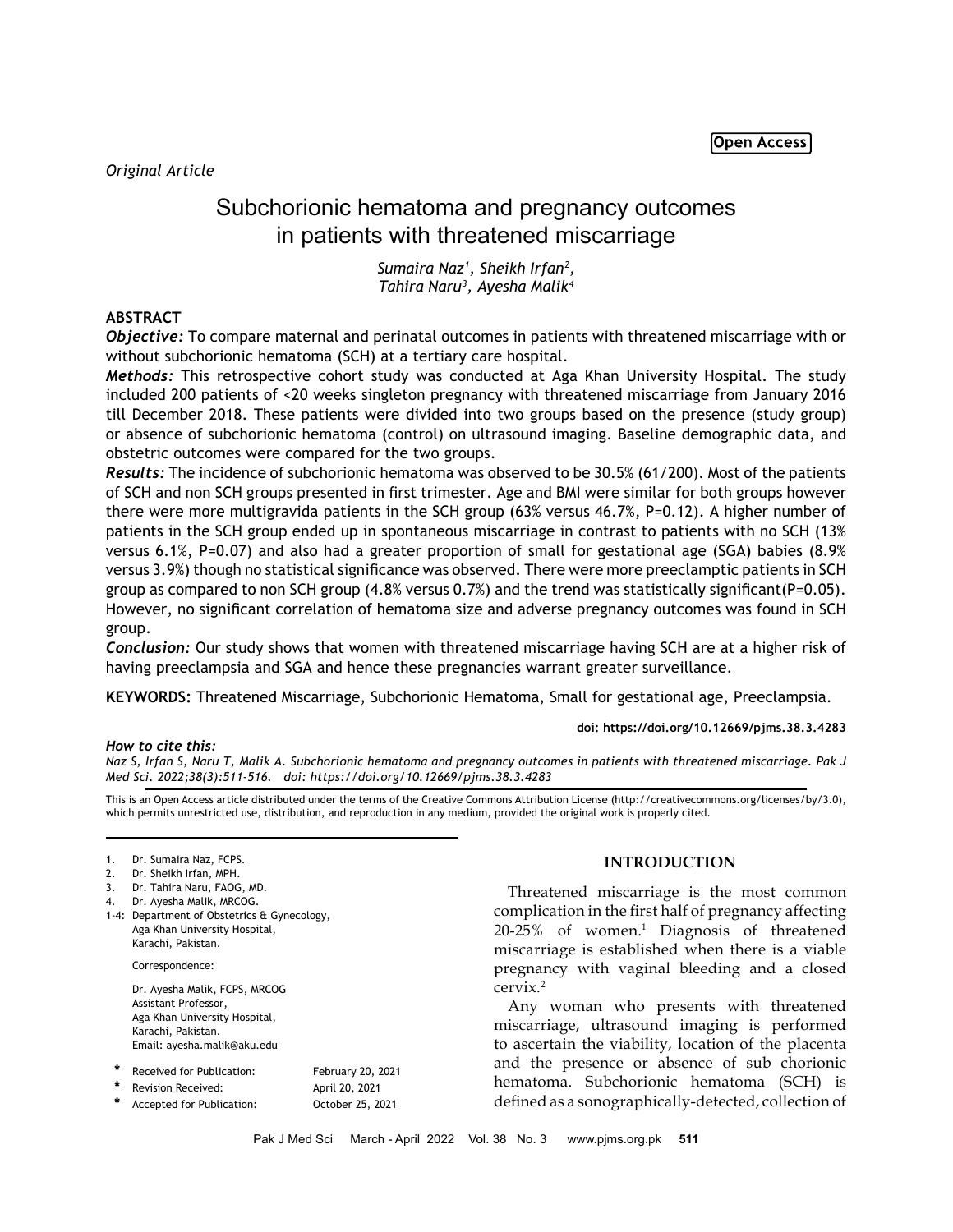blood between the chorion and the endometrium. Although, SCH may happen spontaneously, the exact aetiology is uncertain. They are believed to result from partial detachment of the chorionic membranes from the uterine wall.<sup>3</sup> The other possible explanation could be affected trophoblast invasion and impaired change in spiral arteries at the time of implantation. The incidence of hematoma detected on ultrasound varies between 0.46-39.5%.4 Almost 20% of women that present with threatened miscarriage have a sub chorionic hematoma.<sup>5</sup>

Threatened miscarriage has been linked with increased risk of hypertensive disorders of pregnancy, preterm pre labor rupture of membranes (PPROM), spontaneous preterm labor, antepartum hemorrhage (APH), intra uterine growth retardation and Caesarean Section.<sup>2,6</sup> Fetal loss is also described in about one quarter of threatened miscarriage cases especially from low socioeconomic background.<sup>7</sup> Some studies have mentioned SCH as a causal factor for adverse outcomes whereas other studies observed no association between SCH and affected maternal and perinatal outcomes.4,8,9 One metaanalysis demonstrated an increased risk of early and late pregnancy loss, placental abruption, and PPROM in patients with SCH.<sup>10</sup> However, Li  $Q$  et al.<sup>11</sup> in a recent meta-analysis identified increased risk of miscarriage with SCH but found no effect on premature delivery rate and delivery mode. Similarly, controversies exist regarding the correlation of SCH volume, and the simultaneous presence of vaginal bleeding with adverse obstetric outcomes.<sup>8</sup> Pedersen and Mantoni<sup>12</sup> stated that presence of large hematomas does not affect pregnancy outcomes whereas Bennett et al.<sup>13</sup> highlighted that factors like maternal age, size of the hematoma, and gestational age affects fetal outcome.

These conflicting results emphasized the need to consider whether it's the occurrence of first trimester bleed or the presence of subchorionic hematoma that augments the risk for adverse outcomes in threatened miscarriage. Furthermore, local data is deficient to evaluate significance of SCH in these patients. In our setting, a number of pregnant patients present with vaginal bleeding during early pregnancy and diagnosed to have threatened miscarriage. This study will help to comprehend any added risks to patients with SCH and threatened miscarriage and provide an insight to the care givers to counsel these patients for anticipated adverse outcomes.

## **METHODS**

This retrospective cohort study was conducted in Obstetrics & Gynecology department at Aga Khan University Hospital, Karachi, Pakistan. After attaining exemption from ethical review board (ERC# 2019-1837-4975, September 5<sup>th</sup>, 2019), medical records of all patients were reviewed who were diagnosed with threatened miscarriage (n=286) during first trimester or early second trimester and admitted from January 2016 to December 2018. Data was retrieved from hospital inpatient database using coding for threatened miscarriage and subchorionic hematoma. The inclusion criteria were singleton alive intrauterine pregnancy with gestational age <20 weeks and bleeding per vaginum (threatened miscarriage) with or without SCH. Patients were excluded if having diagnosis of miscarriage other than threatened miscarriage, absent fetal cardiac activity, gestational age ≥20 weeks, multiple pregnancy, known hypertensive status, any bleeding disorders, cases of detected congenital anomalies, prior history of recurrent miscarriages and preterm labor. Those who lost to follow up for delivery were also excluded from the selected patients.

There were 200 patients who met inclusion criteria. These patients were then divided into two groups based on the presence (study group) or absence of subchorionic hematoma (control group) on ultrasound imaging of pelvis. The patients who had threatened miscarriage without sub chorionic hematoma were recruited as control group(n=139) and the patients with SCH (n=61) were included in study group. A structured proforma was used to gather data regarding demographics, pregnancy course, ultrasound information for SCH and maternal and perinatal outcomes. Both groups were compared for pregnancy outcomes including miscarriage, APH including abruptio placentae& placenta previa, PIH, preeclampsia, intrauterine fetal demise, preterm labor, PPROM and mode of delivery. In patients whose pregnancies continued and resulted in delivery, term or preterm status, birth weight, Apgar score, NICU admission and neonatal death were also compared between the two groups. SCH patients were also evaluated for correlation of hematoma size (<5cm or >5cm) with adverse pregnancy outcomes.

*Statistical Analysis:* All the data was entered and analyzed in SPSS version 19.0. Categorical variables in the statistical analysis were assessed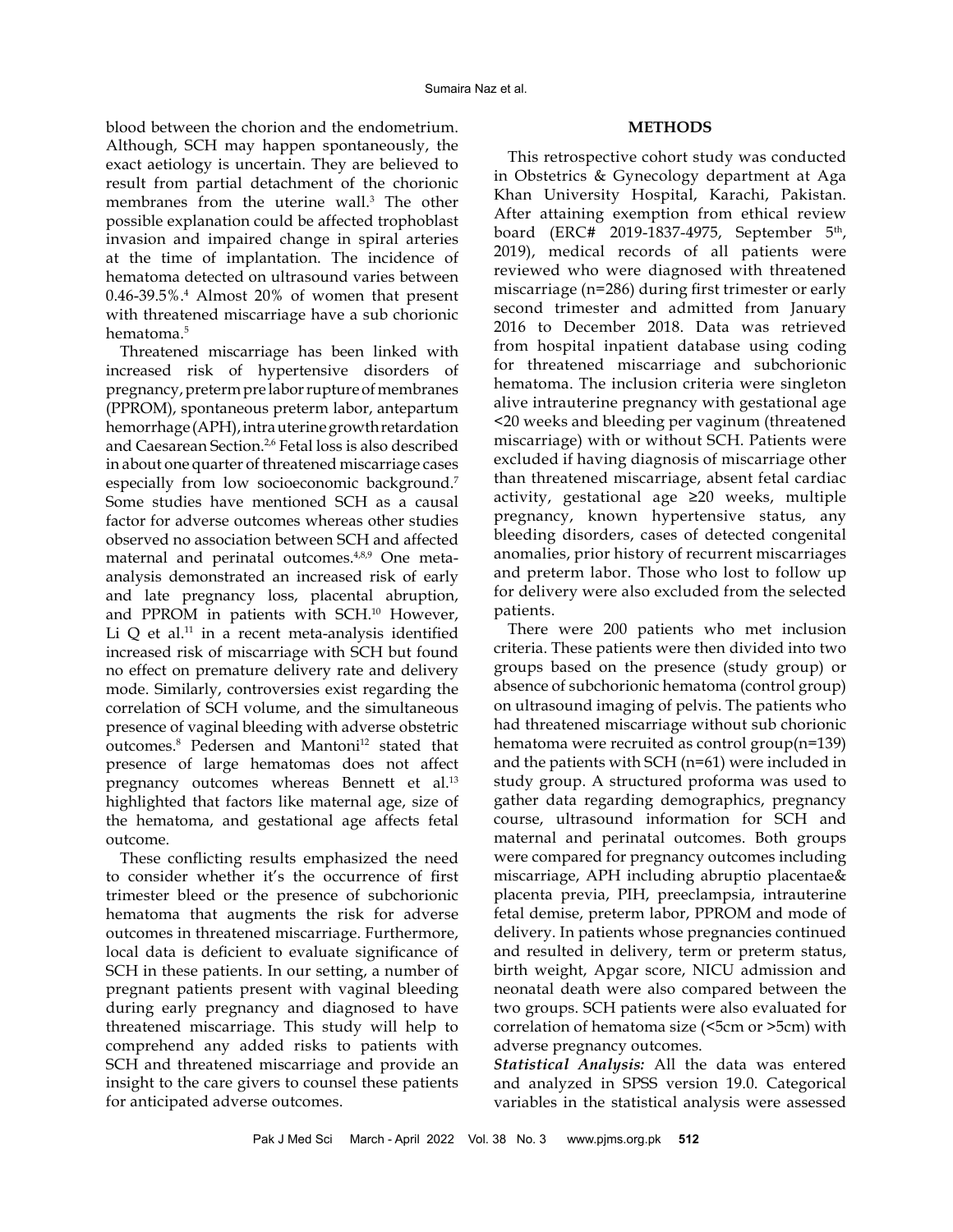by chi square analysis or two-tailed Fisher exact test in cases of small– expected cell frequencies. Differences in continuous variables were evaluated by a two-tailed Student t test. P-values less than 0.05 was considered statistically significant and the 95% confidence intervals was calculated.

#### **RESULTS**

In this study, a total of 200 pregnant patients with threatened miscarriage were recruited. Out of these, sixty-one patients had sonographic evidence of SCH while 139 patients were without hematoma. The incidence of SCH was found to be 30.5% (61/200) and in 78% patients' size of hematoma was less than 5cm whereas 21% had hematoma more than 5cm.

Demographic features of participants with and without SCH are shown in Table-I. The frequency of different age group intervals was similar for patients of both groups. In SCH group, 39% of patients were aged between 25 to 29 years versus 41% patients in non SCH group. Similarly, in SCH group 16% of all patients were above 35 years of age while 15% were 35 years of age. There was more multigravida in the SCH group (63%) compared to the non-hematoma group (46.7%). However, this difference did not reach statistical significance (p=0.12). Most of the patients presented in first trimester as compared to second trimester. This trend was similar both for SCH (67% versus 32%) and non SCH group (64%

versus 36%). In both the groups, the frequency of overweight and obese women was similar.

About 13% patients in SCH group ended up having a miscarriage. Table-II While in comparison, the non SCH group had 6.1 % of index pregnancies ending in miscarriage. There was a trend towards statistical significance (0.07). The frequency of preterm labor was broadly comparable in both the groups with a non-significant p-value of 0.4. In SCH group, 82% of participants presented with preterm labor compared to 76% patients in the other group. A similar comparable trend was seen for PPROM among both the group with p value of 0.31. In each group one patient had APH due to abruption.

There were smaller for gestational age (SGA) fetuses in the SCH group (8.9%) compared to 3.9% in the non-hematoma group. Though this could not reach statistical significance due to small numbers in each cell. The number of preeclamptic patients in the hematoma group was higher (4.8%) compared to the other group (0.7%) and the trend was statistically significant(p=0.05). The frequency of cesarean section was similar in both the groups; with 48.8% of patients in the SCH group ending up in lower segment cesarean section (LSCS) while the frequency of operative delivery was 52.8% in the non SCH group (Table-II).

Neonatal outcomes of the two groups are shown in Table-III. The frequency of normal birth

| Demographics                   | <i>*TM without SCH</i><br>(Control Group) | TM with SCH<br>(Study Group) | $P$ Value*<br>(p<0.05) |
|--------------------------------|-------------------------------------------|------------------------------|------------------------|
| Age in years                   |                                           |                              |                        |
| 18-24                          | 26 (18.7%)                                | 11 (18%)                     |                        |
| $25 - 29$                      | 57 (41%)                                  | 24 (39%)                     | 0.991                  |
| 30-34                          | 35(25%)                                   | 16 (26%)                     |                        |
| >35                            | 21 (15%)                                  | 10 (16.3%)                   |                        |
| Parity                         |                                           |                              |                        |
| Primigravida                   | 74 (53.2%)                                | 22 (36%)                     | 0.012                  |
| Multigravida                   | 65 (46.7%)                                | 39(63%)                      |                        |
| <b>Gestational Age</b>         |                                           |                              |                        |
| First trimester (1-13 weeks)   | 89 (64%)                                  | 41 (67.2%)                   | 0.748                  |
| Second trimester (14 -26weeks) | 50 (35.9%)                                | 20 (32.7%)                   |                        |
| BMI                            |                                           |                              |                        |
| < 18                           | $6(4.3\%)$                                | 2(3%)                        | 0.757                  |
| 18-24.9                        | 42 (31%)                                  | 23 (37.7%)                   |                        |
| 25-29.9                        | 58 (41%)                                  | 20 (32%)                     |                        |
| 30-35                          | 28 (20.1%)                                | 14 (22.9%)                   |                        |
| >35                            | 5(3%)                                     | $2(3.2\%)$                   |                        |

Table-I: Clinical characteristics of study participants among study and control groups (n=200).

\*TM: Threatened Miscarriage SCH: Subchorionic Hematoma P Value: significant if < 0.05.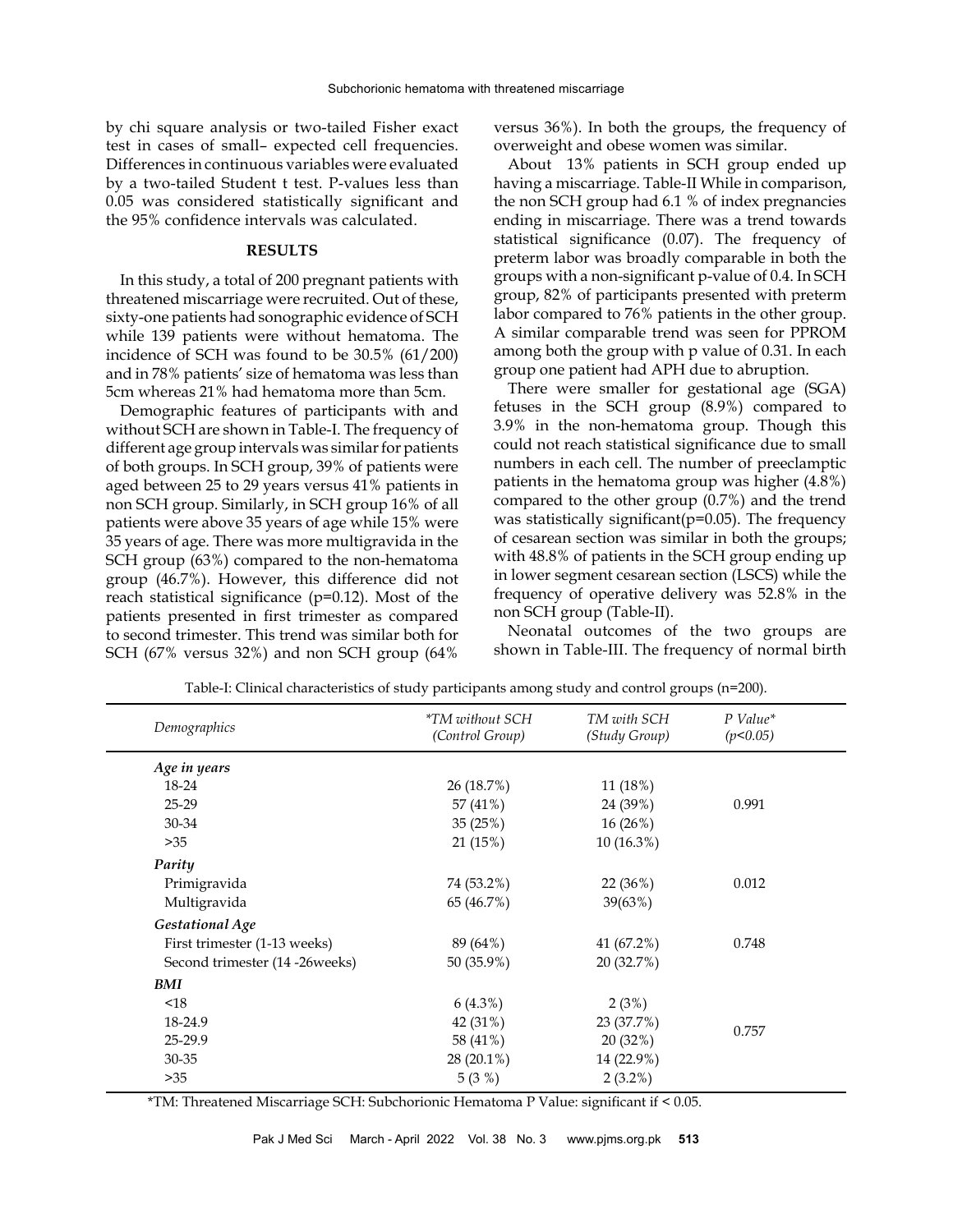#### Sumaira Naz et al.

| Obstetric Outcome                | TM without SCH<br>(Control Group) | TM with SCH<br>(Study Group) | P value<br>(P < 0.05) |
|----------------------------------|-----------------------------------|------------------------------|-----------------------|
| Miscarriage                      |                                   |                              |                       |
| Yes                              | $8(6.1\%)$                        | 8(13%)                       | 0.07                  |
| No                               | 131(93.8%)                        | 53(86.8%)                    |                       |
| Preterm Labor                    |                                   |                              |                       |
| N <sub>o</sub>                   | 106 (76.2%)                       | 50 (81.96 %)                 | 0.459                 |
| Yes                              | 33 (23.7%)                        | 11 (18%)                     |                       |
| <b>PPROM</b>                     |                                   |                              |                       |
| No                               | 122 (87.7%)                       | 57 (93.4%)                   | 0.318                 |
| Yes                              | 17 (12.2%)                        | $4(6.5\%)$                   |                       |
| Antepartum Hemorrhage            |                                   |                              |                       |
| No                               | 138 (99%)                         | 60 (98.3 %)                  | 0.518                 |
| Yes                              | 1(0.7%)                           | $1(1.64\%)$                  |                       |
| SGA                              |                                   |                              |                       |
| No                               | 121 (96%)                         | 42 (91.3%)                   | 0.251                 |
| Yes                              | $5(3.9\%)$                        | $4(8.9\%)$                   |                       |
| Preeclampsia                     |                                   |                              |                       |
| $\rm No$                         | 138(99.2%)                        | 58(95%)                      | 0.05                  |
| Yes                              | 1(0.7%)                           | $3(4.8\%)$                   |                       |
| Mode of Delivery                 |                                   |                              |                       |
| <b>SVD</b>                       | 51 (40.8%)                        | 23 (51%)                     | 0.151                 |
| <b>LSCS</b>                      | 66 (52.8%)                        | 22 (48.8%)                   |                       |
| <b>Assisted Vaginal Delivery</b> | 08 (6.4%)                         | $\theta$                     |                       |

Table-II: Maternal outcomes in between study and control groups (n=200).

weight babies was similar for both the groups. The frequency of low birth weight in the SCH and non SCH was 15.6% and 21.6% respectively. There was no difference observed in the 5-minute APGAR score of neonates for both the groups. However,11% of neonates from the SCH group needed NICU admission versus 8% of newborns in the non SCH group.

## **DISCUSSION**

Our study results showed SCH in 30% of patients with threatened miscarriage and this

Table-III: Neonatal outcomes in between study and control groups (n=200).

| Neonatal Outcome      | TM without SCH<br>(Control Group) | T M with SCH<br>(Study Group) | P value<br>(P value < 0.05) |  |
|-----------------------|-----------------------------------|-------------------------------|-----------------------------|--|
| Birth Wt. $(Kg)$      |                                   |                               |                             |  |
| < 2.5                 | 27(21.6%)                         | 07(15.5%)                     |                             |  |
| $2.5 - 3.5$           | 95 (76%)                          | 34 (75.5%)                    | 0.136                       |  |
| >3.5                  | $3(2.4\%)$                        | $4(8.8\%)$                    |                             |  |
| <b>Apgar Scores</b>   |                                   |                               |                             |  |
| 3.00                  | $1(0.8\%)$                        | $\theta$                      |                             |  |
| 7.00                  | $\Omega$                          | 3(6%)                         | 0.674                       |  |
| 8.00                  | 2(1.63%)                          | $1(2\%)$                      |                             |  |
| 9.00                  | 119 (97.5 %)                      | 44 (91.6 %)                   |                             |  |
| <b>NICU</b> Admission |                                   |                               |                             |  |
| No.                   | 114 (91.0%)                       | 40 (88.8%)                    | 0.548                       |  |
| Yes                   | 10(8%)                            | $05(11.1\%)$                  |                             |  |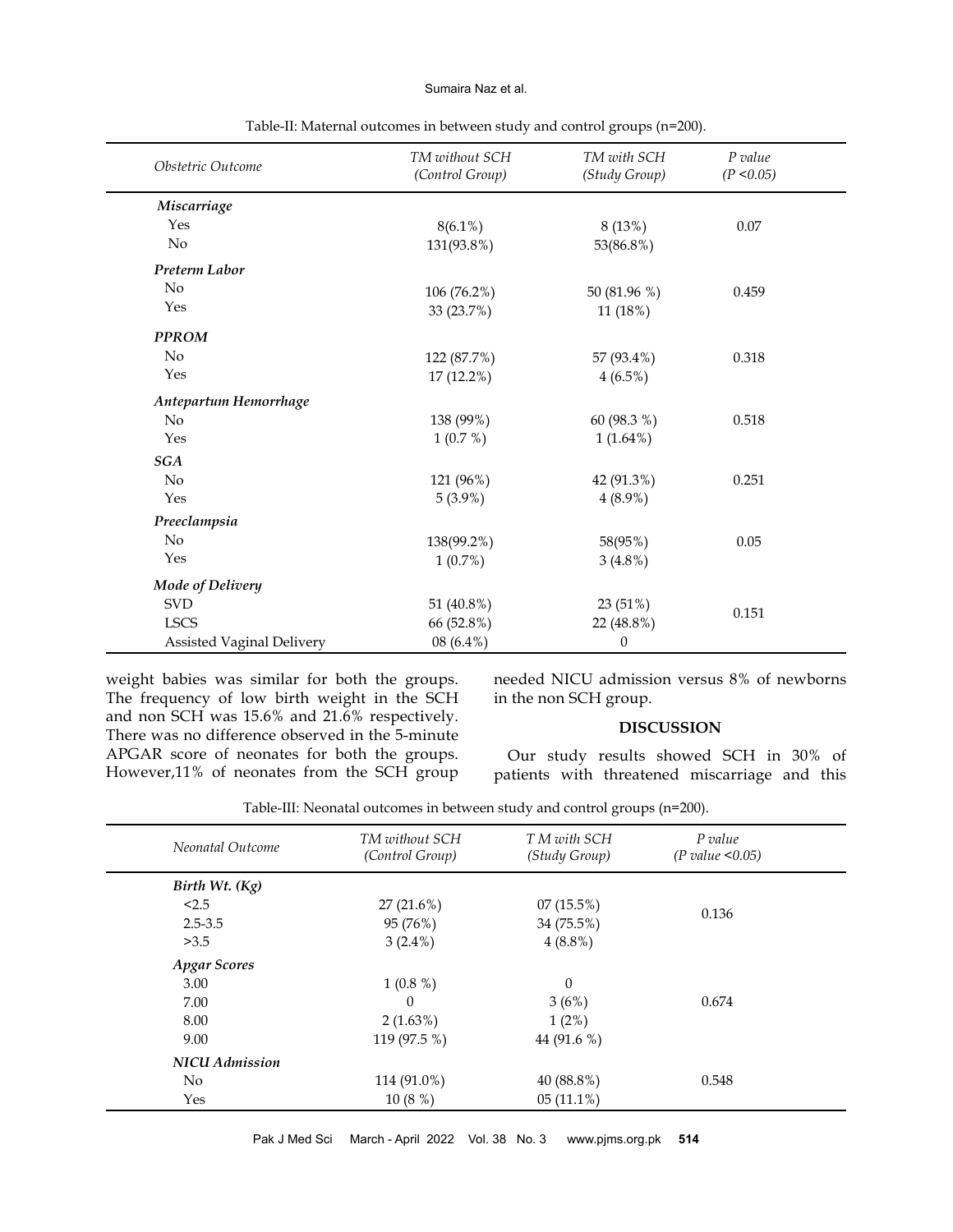was comparable to 43% reported by Dongol A et al.14 The salient findings of our study were that there were more multigravida patients in the SCH group. In addition, a higher number of patients in the hematoma group ended up in spontaneous miscarriage in contrast to patients with no SCH and also had a greater proportion of SGA babies and pre-eclampsia compared to the group with only threatened miscarriage.

Study by Peixoto et al.,<sup>15</sup> also found parity to be higher with sub chorionic hematoma. Similarly, a polish study16 also found a higher proportion of multipara women in the hematoma group. This may be due to the multigravida group having a greater proportion of women with advance maternal age, which is also a risk factor for SCH.<sup>17</sup>

Our results showed a greater proportion of women in the hematoma group to eventually have spontaneous miscarriage compared to the nonhematoma group. This finding is consistent with previous studies. Tuuli et al.<sup>10</sup> pooled the results of five studies and concluded that women with SCH have a two-fold increase risk of spontaneous miscarriage in contrast to women with only threatened miscarriage. Similarly, a local study highlighted strong association of SCH with miscarriage  $(37.9\% \text{ vs. } 9.7\% \text{, } P\text{-value } <0.05)$  as compared to non SCH group.18 Our findings support the postulated hypothesis that the mechanical effect of SCH can cause miscarriage by causing detachment of the sac from the endometrium.<sup>6</sup>

Our study showed that greater proportion of women in the hematoma group had SGA fetuses compared to their non-hematoma counterparts whereas, previous studies regarding SGA as an outcome have conflicting results. Our findings are consistent with a study by Ozkaya et al.<sup>19</sup>, that described an increased risk of SGA in the hematoma group. Similarly, a study done by Nagy et al. which had 187 patients with SCH, and 6488 controls showed SGA was significantly higher in the SCH group (7% versus  $3\%$  [ p=0.002]).<sup>20</sup> In contrast, a Russian study by Bushtyreva et al., which included 115 women with SCH, and 79 controls did not find any significant association between SGA and SCH.9

Our study did not show any statistical increase in the number of preterm deliveries in the SCH group. Existing literature shows conflicting evidence with regards to association of SCH and preterm delivery. A study done by Peixoto AB et al.<sup>15</sup>, demonstrated an equal rate of 16% preterm deliveries for both the SCH and non SCH group. Similarly, a study conducted by Irina O

Bushtyreva did not find any correlation between SCH diagnosed in first trimester and increase rate of preterm delivery.9 However, there also exists contrary evidence. A retrospective cohort study conducted by Normal et al.<sup>21</sup> showed an increase risk of preterm delivery less than 34 weeks in patients diagnosed with subchorionic hematoma before 22 weeks: 4.2% compared with 2.7%, (OR 1.7, 95% CI 1.3–2.4, P.01).

A significant association between preeclampsia and SCH was observed in our study. This is consistent with the outcomes reported by Nagy et al.<sup>20</sup> that women with SCH were at a fourfold higher risk of preeclampsia compared to women in the control group (RR 4.0,95% CI (2.4, 6.7)). A local study has also described similar association.<sup>18</sup> However, our results do contradict with few studies. The retrospective cohort study done by Araujo et al.<sup>15</sup>, showed no association between subchorionic hematoma and hypertension in pregnancy. The study done by Hashem et al.<sup>22</sup> in India did show an association between SCH and SGA but not with preeclampsia. Our study has shown an increase frequency of both SGA and preeclampsia in the SCH group compared to the control group.<sup>10</sup> To explain these findings, it is important to discuss the underlying mechanism.

Though the phenomenon is incompletely understood, one possible explanation is the occurrence of premature perfusion of the intervillous space due to the presence of SCH prior to the completion of placental adaptation to cope with oxidative stress.10,23 Other possible explanations could be shallow trophoblastic invasion with inadequate angiogenesis causing friable blood vessels. These fragile blood vessels predispose to subchorionic hemorrhage.11,23 Furthermore, we found no significant correlation of hematoma size with adverse pregnancy outcomes. This is consistent with the findings reported by Naqvi M et al.<sup>24</sup>

*Strength of our study:* The strength of our study is that to our knowledge there are limited studies from South Asia addressing this issue and only one study from Pakistan has evaluated association of SCH with adverse pregnancy outcomes.<sup>18</sup> Other local studies have addressed management<sup>25</sup> and outcomes of threatened miscarriage<sup>6</sup> without SCH or focused on the sonographic features of SCH.

*Limitations of our study:* It includes its retrospective nature and relatively small sample size. The small study sample resulted in showing results that